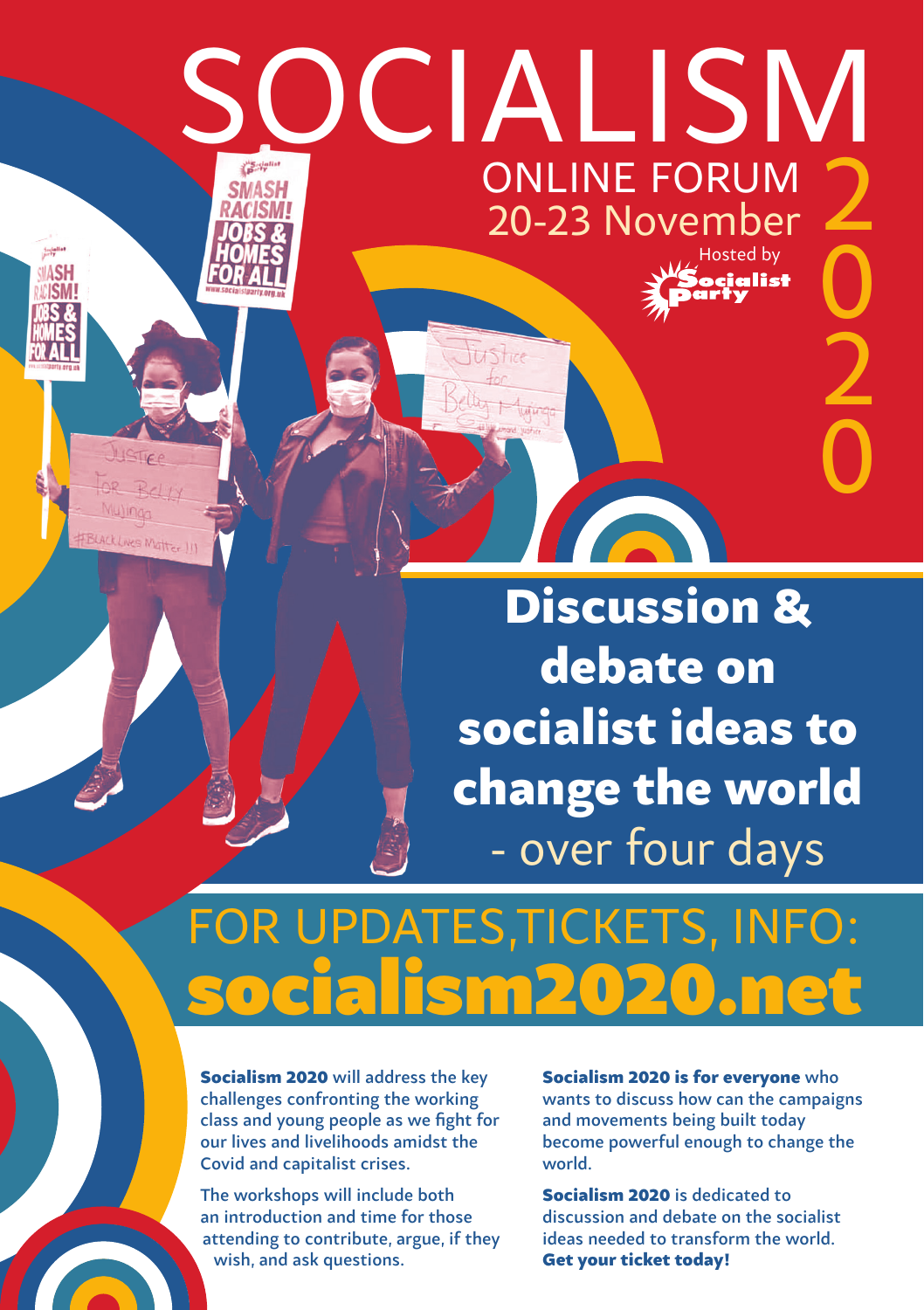| <b>SATURDAY 21 NOVEMBER</b>                                                 |                                                    |                                                               |                                                                 |                                                                                |                                                                                                       |                                                                 |  |
|-----------------------------------------------------------------------------|----------------------------------------------------|---------------------------------------------------------------|-----------------------------------------------------------------|--------------------------------------------------------------------------------|-------------------------------------------------------------------------------------------------------|-----------------------------------------------------------------|--|
| <b>Themes</b>                                                               | <b>Smash Racism</b>                                | <b>World in crisis</b>                                        | <b>After Corbyn</b>                                             | <b>Covid lessons</b>                                                           | <b>Socialist programme</b>                                                                            | <b>What is socialism?</b>                                       |  |
| 11am-1pm                                                                    | Lessons of the Black<br>Panthers                   | World economy - is a<br>1930s style depression<br>inevitable? | How can a mass working<br>class political voice be<br>built?    | Workers' control in the<br>workplace                                           | Friedrich Engels - are<br>his ideas relevant for<br>women's liberation?                               | Is Cuba socialist?                                              |  |
| $2-4$ pm                                                                    | Police racism - how do<br>we end it?               | New world order: China<br>and the US                          | Labour councils: a<br>potential counter-power<br>to the Tories? | Climate chaos - action<br>needed but how?                                      | Can the music industry<br>be saved from covid and<br>capitalism?                                      | Is the working class still<br>the agent of socialist<br>change? |  |
| <b>SUNDAY 22 NOVEMBER</b>                                                   |                                                    |                                                               |                                                                 |                                                                                |                                                                                                       | <b>INTRODUCTION</b>                                             |  |
| <b>Themes</b>                                                               | <b>Smash Racism</b>                                | <b>Trotskyism</b>                                             | <b>Broken Britain</b>                                           | <b>Exit from crisis</b>                                                        | <b>Ideas of the CWI</b>                                                                               | <b>TO</b><br>SOCIALISM 2020                                     |  |
| $11am -$<br>1pm                                                             | Revolt or reform - how<br>was slavery abolished?   | Revolution Betrayed:<br>what happened in the<br>USSR?         | Where is Britain going?                                         | Can Keynesianism save<br>capitalism?                                           | Legacy of the collapse of<br>Stalinism                                                                | Friday<br>20 November<br>$5-7$ pm                               |  |
| $2-4pm$                                                                     | Privilege and oppression?<br>ideas to smash racism | How do we get from here<br>to socialism?                      | What now for the fight<br>against austerity?                    | Is fascism on the cards?                                                       | Opening rally to<br>Lessons for today of the<br>introduce the<br>new left formations<br>themes of the |                                                                 |  |
| 5-7pm                                                                       | How do we defeat the<br>far right?                 | Do we still need a<br>theory of Permanent<br>Revolution?      | Is Scotland on the road<br>to independence?                     | Can green tech and AI<br>save the system?                                      | Poll Tax - how a mass<br>movement won                                                                 | workshops                                                       |  |
| <b>MONDAY 23 NOVEMBER</b>                                                   |                                                    |                                                               |                                                                 | Suggested reading will                                                         |                                                                                                       |                                                                 |  |
| <b>Themes</b>                                                               | <b>End oppression</b>                              | <b>Marxism today</b>                                          | <b>International</b>                                            | be sent to all ticket<br>holders for their selected<br>sessions from the start | <b>RALLY FOR</b><br><b>SOCIALISM</b>                                                                  |                                                                 |  |
| $11am -$<br>1pm                                                             | How can LGBT+<br>liberation be won?                | Reading the Communist<br>Manifesto                            | The US after the<br>elections                                   | of October                                                                     |                                                                                                       | <b>SATURDAY</b><br><b>21 NOVEMBER</b><br>$6 - 8pm$              |  |
| $2-4pm$                                                                     | Are women going back<br>to the 1950s?              | <b>Reading Socialism:</b><br><b>Utopian and Scientific</b>    | Belarus and the crisis in<br>the former Soviet states           |                                                                                |                                                                                                       |                                                                 |  |
| For more info and to buy tickets:<br>www.socialism2020.net or 020 8988 8777 |                                                    |                                                               |                                                                 |                                                                                |                                                                                                       | Speakers to be announced                                        |  |

**ATLANT**